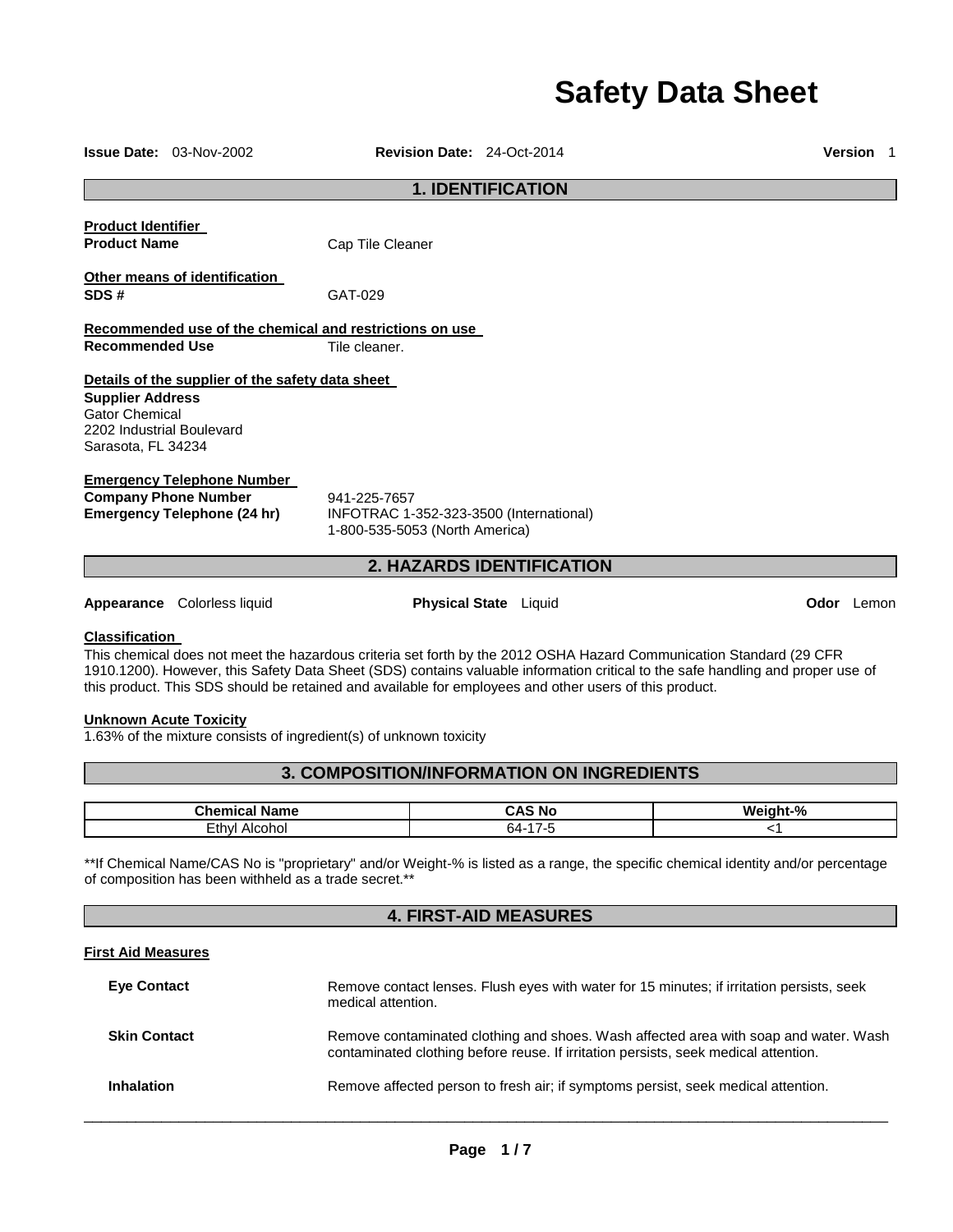#### \_\_\_\_\_\_\_\_\_\_\_\_\_\_\_\_\_\_\_\_\_\_\_\_\_\_\_\_\_\_\_\_\_\_\_\_\_\_\_\_\_\_\_\_\_\_\_\_\_\_\_\_\_\_\_\_\_\_\_\_\_\_\_\_\_\_\_\_\_\_\_\_\_\_\_\_\_\_\_\_\_\_\_\_\_\_\_\_\_\_\_\_\_ **Ingestion** Give two glasses of water for dilution; Do not induce vomiting; never give anything by mouth to an unconscious person; seek medical attention.

# **Most important symptoms and effects**

**Symptoms** INHALATION: None expected, however, certain individuals may experience minor nausea or headaches SKIN: None expected, however, prolonged contact may cause irritation. EYES: Contact with eyes may cause irritation. INGESTION: May cause gastric distress, vomiting and diarrhea.

#### **Indication of any immediate medical attention and special treatment needed**

**Notes to Physician Treat symptomatically.** 

# **5. FIRE-FIGHTING MEASURES**

# **Suitable Extinguishing Media**

Carbon dioxide (CO2). Water. Foam. Water spray (fog). Dry chemical.

**Unsuitable Extinguishing Media** Not determined.

# **Specific Hazards Arising from the Chemical**

None.

**Hazardous Combustion Products** Smoke, fumes or vapors, and oxides of carbon.

# **Protective equipment and precautions for firefighters**

As in any fire, wear self-contained breathing apparatus pressure-demand, MSHA/NIOSH (approved or equivalent) and full protective gear. Keep containers cool with water spray to prevent container rupture due to steam buildup; floor will become slippery if material is released.

# **6. ACCIDENTAL RELEASE MEASURES**

# **Personal precautions, protective equipment and emergency procedures**

- **Personal Precautions Use personal protective equipment as required.**
- **Environmental Precautions** See Section 12 for additional Ecological Information.

# **Methods and material for containment and cleaning up**

| <b>Methods for Containment</b> | Prevent further leakage or spillage if safe to do so.                                                                                                                                                  |
|--------------------------------|--------------------------------------------------------------------------------------------------------------------------------------------------------------------------------------------------------|
| <b>Methods for Clean-Up</b>    | Wash small spills to sanitary sewer. Large spills-confine spill, soak up with approved<br>absorbent, and shovel product into approved container for disposal. Wash spill area with<br>plenty of water. |

# **7. HANDLING AND STORAGE**

# **Precautions for safe handling**

**Advice on Safe Handling** Handle in accordance with good industrial hygiene and safety practice.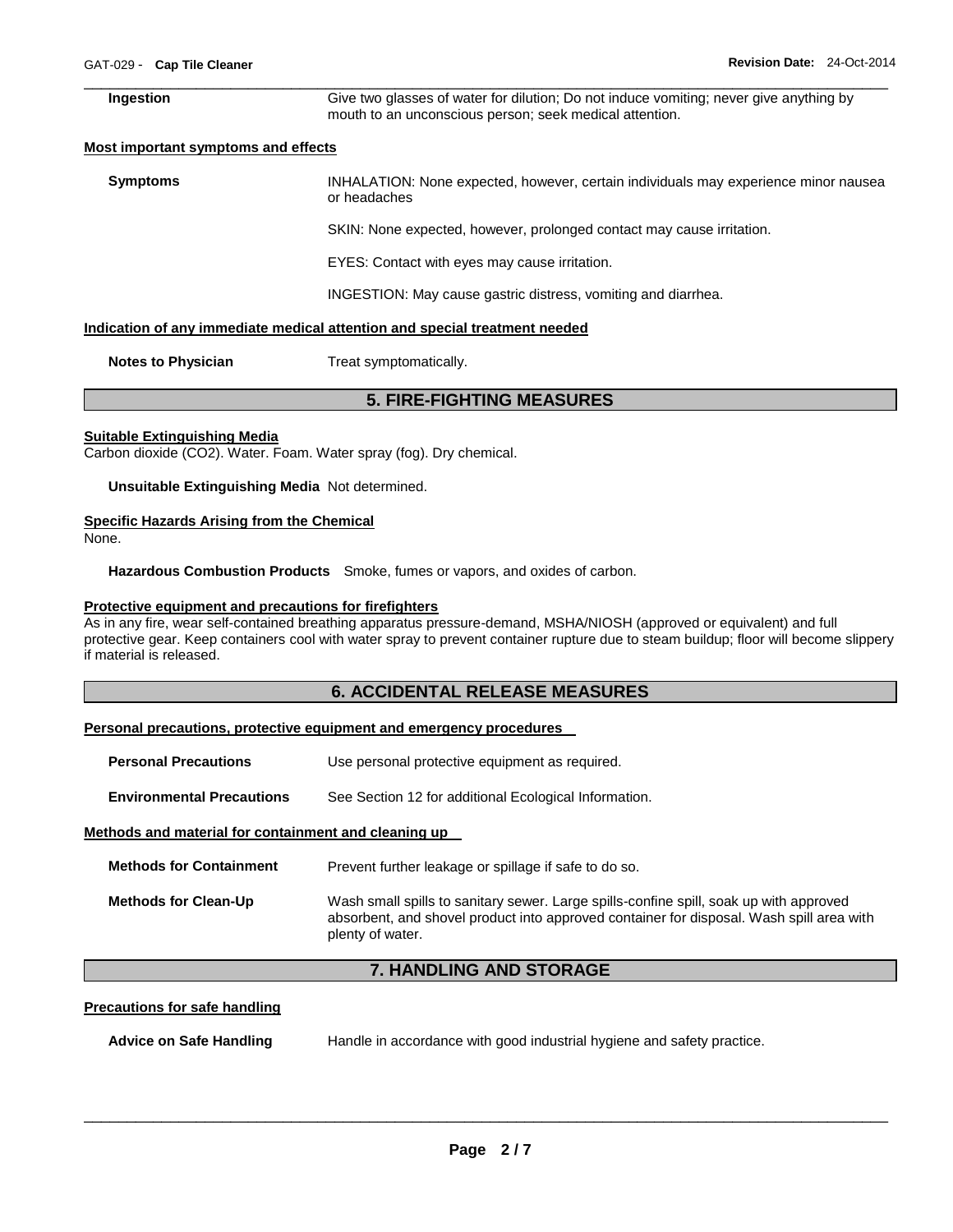# **Conditions for safe storage, including any incompatibilities**

| <b>Storage Conditions</b> | Keep container closed when not in use. Protect container from physical damage. Protect |
|---------------------------|----------------------------------------------------------------------------------------|
|                           | from extreme temperatures. Store away from incompatible materials.                     |
|                           |                                                                                        |

\_\_\_\_\_\_\_\_\_\_\_\_\_\_\_\_\_\_\_\_\_\_\_\_\_\_\_\_\_\_\_\_\_\_\_\_\_\_\_\_\_\_\_\_\_\_\_\_\_\_\_\_\_\_\_\_\_\_\_\_\_\_\_\_\_\_\_\_\_\_\_\_\_\_\_\_\_\_\_\_\_\_\_\_\_\_\_\_\_\_\_\_\_

| <b>Incompatible Materials</b> | Strong oxidizers. Strong acids. |
|-------------------------------|---------------------------------|
|-------------------------------|---------------------------------|

# **8. EXPOSURE CONTROLS/PERSONAL PROTECTION**

# **Exposure Guidelines**

| <b>Chemical Name</b>                                                  | <b>ACGIH TLV</b> | <b>OSHA PEL</b>                                                               | <b>NIOSH IDLH</b>  |
|-----------------------------------------------------------------------|------------------|-------------------------------------------------------------------------------|--------------------|
| Ethyl Alcohol                                                         | STEL: 1000 ppm   | TWA: 1000 ppm                                                                 | IDLH: 3300 ppm     |
| 64-17-5                                                               |                  | TWA: 1900 mg/m <sup>3</sup>                                                   | TWA: 1000 ppm      |
|                                                                       |                  | (vacated) TWA: 1000 ppm                                                       | TWA: 1900 mg/m $3$ |
|                                                                       |                  | (vacated) TWA: 1900 mg/m $3$                                                  |                    |
| Appropriate engineering controls                                      |                  |                                                                               |                    |
| <b>Engineering Controls</b>                                           | stations.        | Mechanical exhaust recommended, local exhaust not necessary. Showers. Eyewash |                    |
| Individual protection measures, such as nersonal protective equipment |                  |                                                                               |                    |

# **Individual protection measures, such as personal protective equipment**

| <b>Eve/Face Protection</b>      | Recommended for general protection.                        |
|---------------------------------|------------------------------------------------------------|
| <b>Skin and Body Protection</b> | Wear suitable protective clothing.                         |
| <b>Respiratory Protection</b>   | Ensure adequate ventilation, especially in confined areas. |

**General Hygiene Considerations** Handle in accordance with good industrial hygiene and safety practice.

# **9. PHYSICAL AND CHEMICAL PROPERTIES**

# **Information on basic physical and chemical properties**

| <b>Physical State</b><br>Appearance<br>Color | Liquid<br>Colorless liquid<br>Colorless | Odor<br><b>Odor Threshold</b> | Lemon<br>Not determined |
|----------------------------------------------|-----------------------------------------|-------------------------------|-------------------------|
| <b>Property</b>                              | Values                                  | Remarks • Method              |                         |
| рH<br><b>Melting Point/Freezing Point</b>    | $6.8 - 7.0$<br>Not determined           |                               |                         |
| <b>Boiling Point/Boiling Range</b>           | °C<br>°F<br>212<br>100                  |                               |                         |
| <b>Flash Point</b>                           | Non-flammable                           |                               |                         |
| <b>Evaporation Rate</b>                      | ا>                                      | (Water = 1)                   |                         |
| Flammability (Solid, Gas)                    | Liquid- Not applicable                  |                               |                         |
| <b>Upper Flammability Limits</b>             | Not applicable                          |                               |                         |
| <b>Lower Flammability Limit</b>              | Not applicable                          |                               |                         |
| <b>Vapor Pressure</b>                        | 17 mm Hg                                | @ 20°C (68°F)                 |                         |
| <b>Vapor Density</b>                         | ا>                                      | (Air=1)                       |                         |
| <b>Specific Gravity</b>                      | 1.000                                   | (Water = 1)                   |                         |
| <b>Water Solubility</b>                      | Completely soluble                      |                               |                         |
| Solubility in other solvents                 | Not determined                          |                               |                         |
| <b>Partition Coefficient</b>                 | Not determined                          |                               |                         |
| <b>Auto-ignition Temperature</b>             | Not determined                          |                               |                         |
| <b>Decomposition Temperature</b>             | Not determined                          |                               |                         |
| <b>Kinematic Viscosity</b>                   | Not determined                          |                               |                         |
| <b>Dynamic Viscosity</b>                     | Not determined                          |                               |                         |
| <b>Explosive Properties</b>                  | Not determined                          |                               |                         |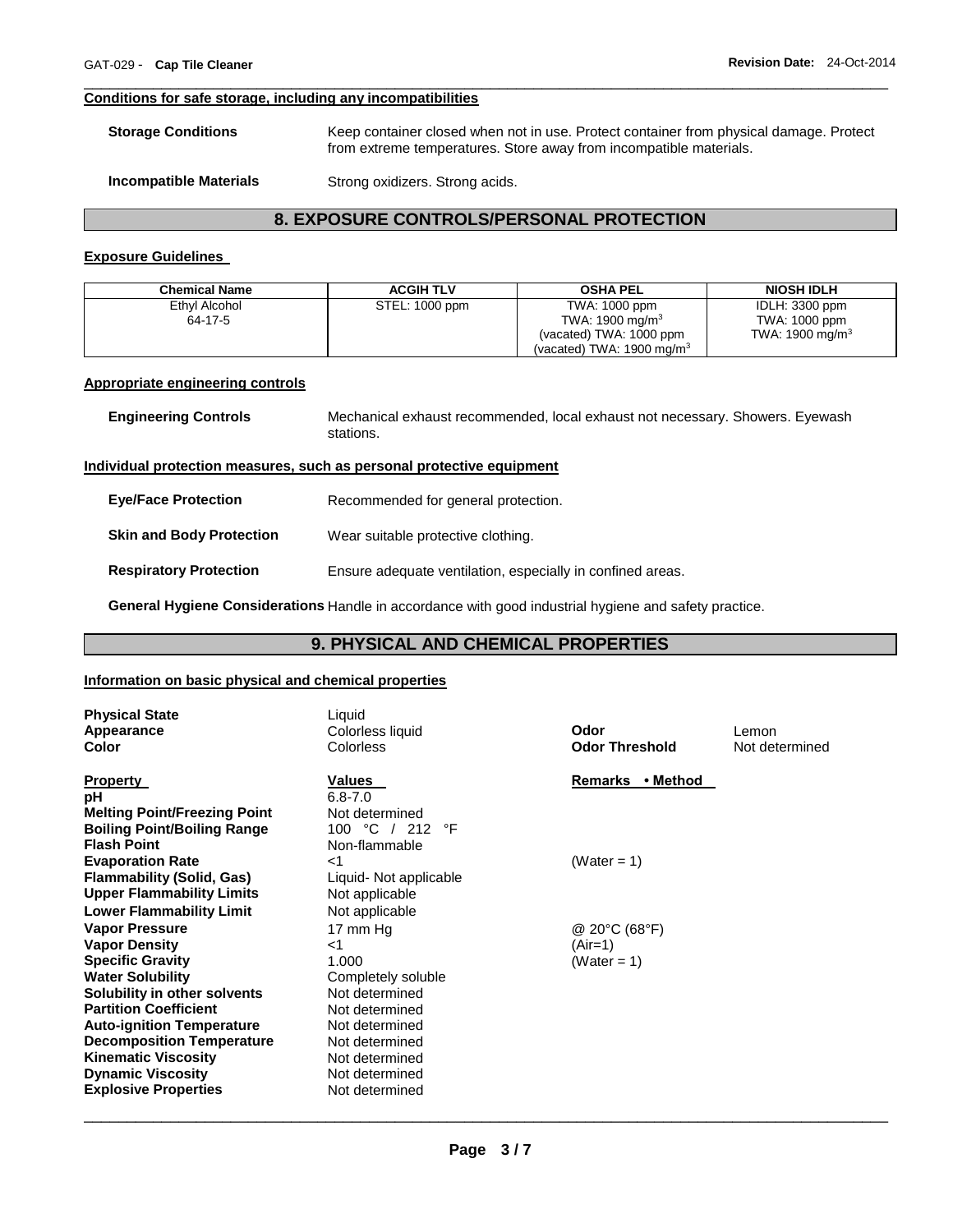# **Oxidizing Properties** Not determined **VOC Content (%)** 90%

\_\_\_\_\_\_\_\_\_\_\_\_\_\_\_\_\_\_\_\_\_\_\_\_\_\_\_\_\_\_\_\_\_\_\_\_\_\_\_\_\_\_\_\_\_\_\_\_\_\_\_\_\_\_\_\_\_\_\_\_\_\_\_\_\_\_\_\_\_\_\_\_\_\_\_\_\_\_\_\_\_\_\_\_\_\_\_\_\_\_\_\_\_

# **10. STABILITY AND REACTIVITY**

# **Reactivity**

Not reactive under normal conditions.

# **Chemical Stability**

Stable under recommended storage conditions.

# **Possibility of Hazardous Reactions**

None under normal processing.

**Hazardous Polymerization** Under normal conditions of storage and use, hazardous polymerization will not occur.

# **Conditions to Avoid**

Extreme temperatures. Keep from freezing. Incompatible Materials.

# **Incompatible Materials**

Strong oxidizers. Strong acids.

# **Hazardous Decomposition Products**

Oxides of carbon. Hydrocarbons. Fumes and smoke.

# **11. TOXICOLOGICAL INFORMATION**

# **Information on likely routes of exposure**

| <b>Product Information</b> |                          |
|----------------------------|--------------------------|
| <b>Eye Contact</b>         | Avoid contact with eyes. |
| <b>Skin Contact</b>        | Avoid contact with skin. |
| <b>Inhalation</b>          | Do not inhale.           |
| Ingestion                  | Do not ingest.           |

# **Component Information**

| <b>Chemical Name</b> | Oral LD50    | <b>Dermal LD50</b> | <b>Inhalation LC50</b> |
|----------------------|--------------|--------------------|------------------------|
| <b>Ethyl Alcohol</b> | ′ Rat ,      |                    | ´ Rat ) 4 h            |
| 64-17-5              | = 7060 mg/kg |                    | $= 124.7$ mg/L         |

# **Information on physical, chemical and toxicological effects**

**Symptoms** Please see section 4 of this SDS for symptoms.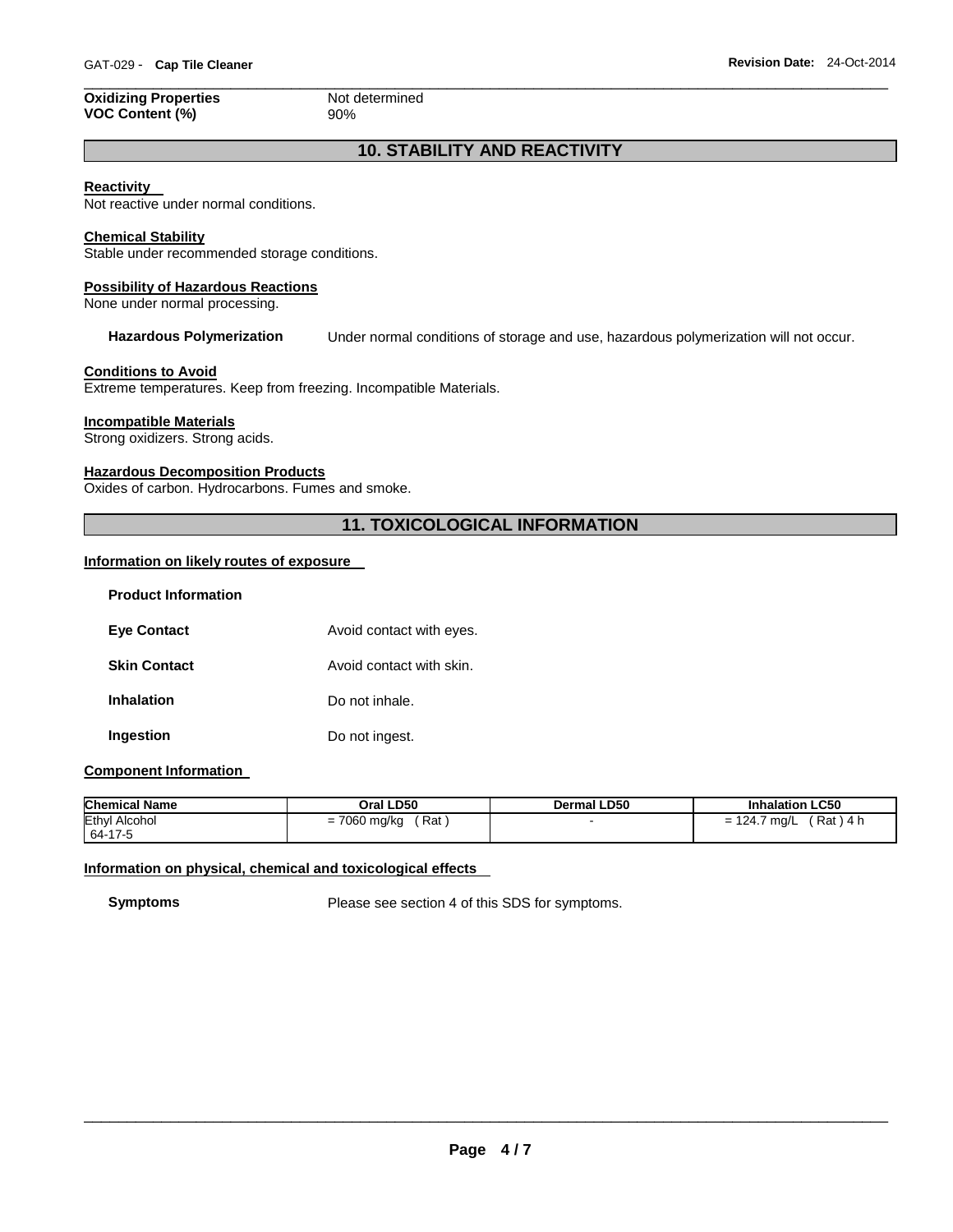# **Delayed and immediate effects as well as chronic effects from short and long-term exposure**

**Carcinogenicity** Ethanol has been shown to be carcinogenic in long-term studies only when consumed as an alcoholic beverage.

| .<br>$^{\circ}$ hami.<br>Name<br>mıcal | <b>ACGIH</b> | <b>IARC</b> | $\sim$<br>NI<br>. | <b>OCU</b><br>א⊓כי י |
|----------------------------------------|--------------|-------------|-------------------|----------------------|
| Ethyl<br>Alcohol<br>64-17-5            | nυ           | Group       | Known             |                      |

\_\_\_\_\_\_\_\_\_\_\_\_\_\_\_\_\_\_\_\_\_\_\_\_\_\_\_\_\_\_\_\_\_\_\_\_\_\_\_\_\_\_\_\_\_\_\_\_\_\_\_\_\_\_\_\_\_\_\_\_\_\_\_\_\_\_\_\_\_\_\_\_\_\_\_\_\_\_\_\_\_\_\_\_\_\_\_\_\_\_\_\_\_

**Legend** 

*ACGIH (American Conference of Governmental Industrial Hygienists)*

*A3 - Animal Carcinogen* 

*IARC (International Agency for Research on Cancer)*

*Group 1 - Carcinogenic to Humans* 

*NTP (National Toxicology Program) Known - Known Carcinogen* 

*OSHA (Occupational Safety and Health Administration of the US Department of Labor)*

*X - Present* 

#### **Numerical measures of toxicity**

Not determined

**Unknown Acute Toxicity** 1.63% of the mixture consists of ingredient(s) of unknown toxicity.

# **12. ECOLOGICAL INFORMATION**

#### **Ecotoxicity**

The product is not classified as environmentally hazardous. However, this does not exclude the possibility that large or frequent spills can have a harmful or damaging effect on the environment.

# **Component Information**

| <b>Chemical Name</b> | Algae/aguatic plants | <b>Fish</b>                | <b>Toxicity to</b> | Crustacea                                             |
|----------------------|----------------------|----------------------------|--------------------|-------------------------------------------------------|
|                      |                      |                            | microorganisms     |                                                       |
| Ethyl Alcohol        |                      | 12.0 - 16.0: 96 h          |                    | EC50 = 34634 mg/L 30 min   9268 - 14221: 48 h Daphnia |
| 64-17-5              |                      | Oncorhynchus mykiss mL/L   |                    | $EC50 = 35470$ mg/L 5 min magna mg/L LC50 10800: 24   |
|                      |                      | LC50 static 100: 96 h      |                    | h Daphnia magna mg/L                                  |
|                      |                      | Pimephales promelas mg/L   |                    | EC50 2: 48 h Daphnia                                  |
|                      |                      | LC50 static 13400 - 15100: |                    | magna mg/L EC50 Static                                |
|                      |                      | 96 h Pimephales promelas   |                    |                                                       |
|                      |                      | mg/L LC50 flow-through     |                    |                                                       |

# **Persistence/Degradability**

Not determined.

# **Bioaccumulation**

Not determined.

# **Mobility**

| <b>Chemical Name</b> | <b>Coefficient</b><br><b>Partition</b> |  |  |
|----------------------|----------------------------------------|--|--|
| Ethyl<br>Alcohol     | ሰ 22<br>∪.o∠                           |  |  |
| 64-17-5              |                                        |  |  |

# **Other Adverse Effects**

Not determined

# **13. DISPOSAL CONSIDERATIONS**

# **Waste Treatment Methods**

**Disposal of Wastes** Disposal should be in accordance with applicable regional, national and local laws and regulations.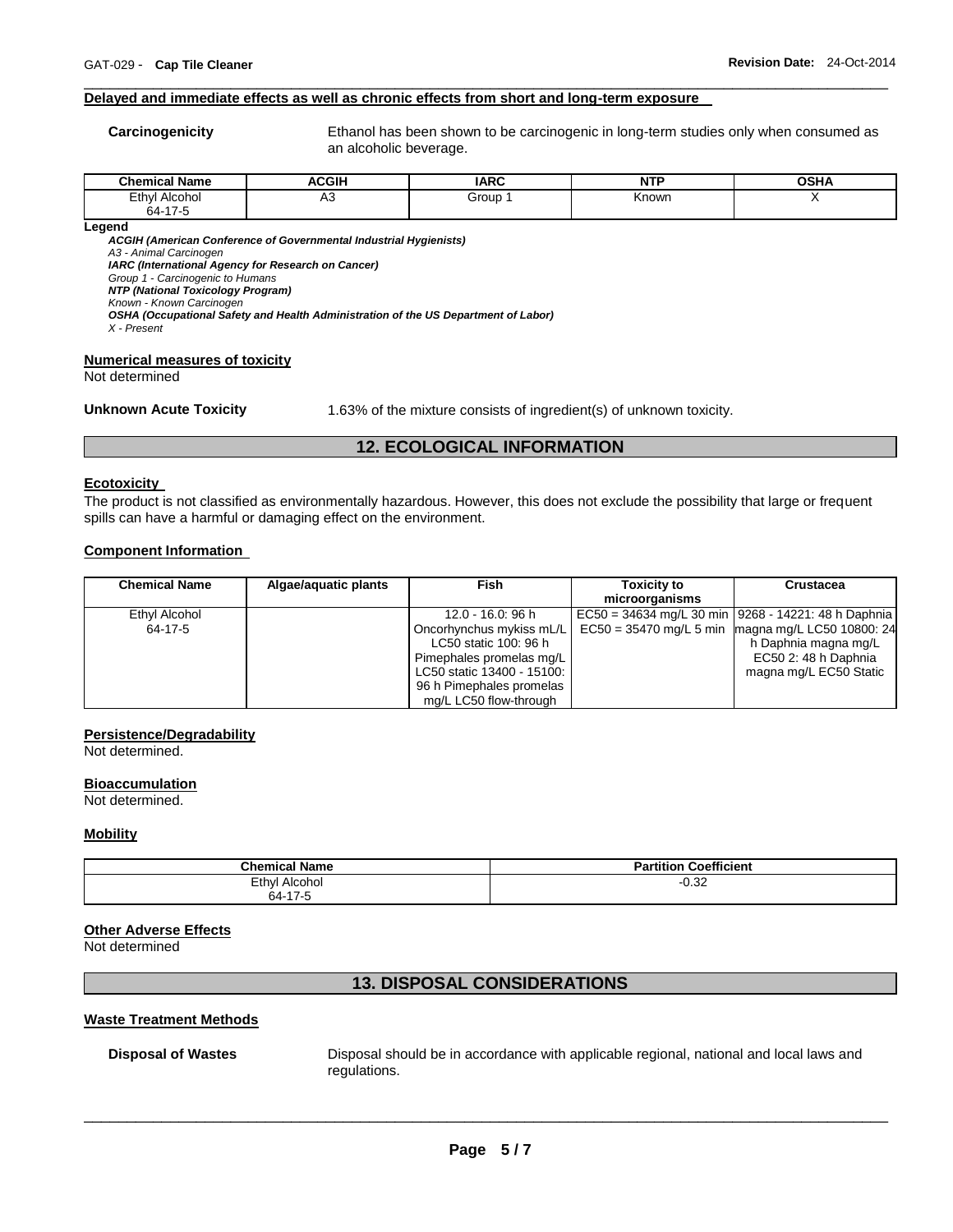\_\_\_\_\_\_\_\_\_\_\_\_\_\_\_\_\_\_\_\_\_\_\_\_\_\_\_\_\_\_\_\_\_\_\_\_\_\_\_\_\_\_\_\_\_\_\_\_\_\_\_\_\_\_\_\_\_\_\_\_\_\_\_\_\_\_\_\_\_\_\_\_\_\_\_\_\_\_\_\_\_\_\_\_\_\_\_\_\_\_\_\_\_ **Contaminated Packaging** Disposal should be in accordance with applicable regional, national and local laws and regulations.

# **California Hazardous Waste Status**

| <b>Chemical Name</b>             | California Hazardous Waste Status |  |  |  |  |  |
|----------------------------------|-----------------------------------|--|--|--|--|--|
| Ethyl Alcohol                    | Toxic                             |  |  |  |  |  |
| 64-17-5                          | lanitable                         |  |  |  |  |  |
|                                  |                                   |  |  |  |  |  |
| <b>14. TRANSPORT INFORMATION</b> |                                   |  |  |  |  |  |

| <b>Note</b> | Please see current shipping paper for most up to date shipping information, including<br>exemptions and special circumstances. |
|-------------|--------------------------------------------------------------------------------------------------------------------------------|
| <u>DOT</u>  | Not regulated                                                                                                                  |
| <u>IATA</u> | Not regulated                                                                                                                  |
| <u>IMDG</u> | Not regulated                                                                                                                  |

# **15. REGULATORY INFORMATION**

#### **International Inventories**

| ' Name<br><b>Chemical</b> | TOO A<br>っしゃ | DSL | <b>NDSL</b> | <b>EINECS</b><br>cuj | <b>ELINCS</b> | <b>ENCS</b> | <b>IECSC</b><br>uju | <b>VECI</b><br>ncul | <b>PICCS</b> | <b>AICS</b> |
|---------------------------|--------------|-----|-------------|----------------------|---------------|-------------|---------------------|---------------------|--------------|-------------|
| Ethy<br>Alcohol           | Present      |     |             | -<br>Present         |               | Present     |                     | Present             |              |             |

#### **Legend:**

*TSCA - United States Toxic Substances Control Act Section 8(b) Inventory* 

*DSL/NDSL - Canadian Domestic Substances List/Non-Domestic Substances List* 

*EINECS/ELINCS - European Inventory of Existing Chemical Substances/European List of Notified Chemical Substances* 

*ENCS - Japan Existing and New Chemical Substances* 

*IECSC - China Inventory of Existing Chemical Substances* 

*KECL - Korean Existing and Evaluated Chemical Substances* 

*PICCS - Philippines Inventory of Chemicals and Chemical Substances* 

*AICS - Australian Inventory of Chemical Substances* 

# **US Federal Regulations**

# **CERCLA**

This material, as supplied, does not contain any substances regulated as hazardous substances under the Comprehensive Environmental Response Compensation and Liability Act (CERCLA) (40 CFR 302) or the Superfund Amendments and Reauthorization Act (SARA) (40 CFR 355).

# **SARA 313**

Section 313 of Title III of the Superfund Amendments and Reauthorization Act of 1986 (SARA). This product does not contain any chemicals which are subject to the reporting requirements of the Act and Title 40 of the Code of Federal Regulations, Part 372

# **CWA (Clean Water Act)**

This product does not contain any substances regulated as pollutants pursuant to the Clean Water Act (40 CFR 122.21 and 40 CFR 122.42)